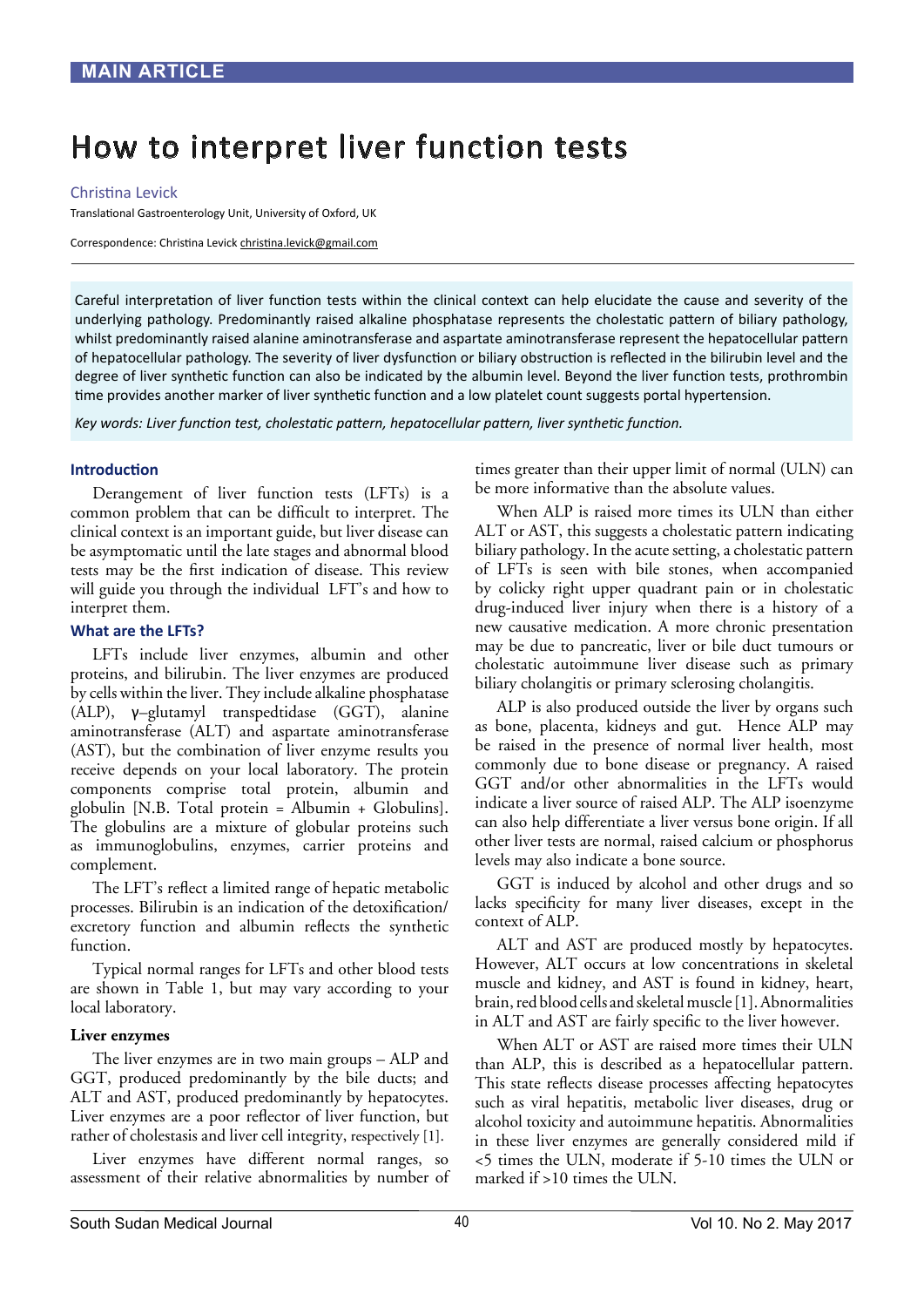| Component                         | <b>Abbreviation</b> | <b>Normal range</b>      |
|-----------------------------------|---------------------|--------------------------|
| <b>Bilirubin</b>                  | Bili                | $<$ 21 $\mu$ mol/l       |
| Alkaline phosphatase              | <b>ALP</b>          | 30-130 IU/I              |
| γ-glutamyl transpedtidase         | <b>GGT</b>          | 11-55 IU/I               |
| Alanine aminotransferase          | <b>ALT</b>          | 15-45 IU/I               |
| Aspartate<br>aminotransferase     | <b>AST</b>          | 15-42 IU/I               |
| <b>Albumin</b>                    | Alb                 | $35-50$ g/l              |
| Globulin                          | Glob                | $20-40$ g/l              |
| <b>Total protein</b>              | <b>TP</b>           | $60 - 80$ g/l            |
| Haemoglobin                       | Hb                  | $135 - 185$ g/l          |
| Mean cell volume                  | <b>MCV</b>          | 78-100 fl                |
| White cell count                  | WCC.                | 4-11 x10 <sup>9</sup> /l |
| <b>Platelets</b>                  | Plts                | 140-400<br>$x10^9$ /l    |
| Prothrombin time                  | PT                  | $9 - 12s$                |
| International normalized<br>ratio | <b>INR</b>          | $0.9 - 1.2$              |
| Urea                              | Urea                | 2.5-7.8 mg/dl            |
| Creatinine                        | Creat               | 60-110<br>µmol/l         |
| C-reactive protein                | <b>CRP</b>          | $<$ 5 mg/l               |

#### **Table 1. Normal values for blood tests**

In alcoholic hepatitis, an ALT over 300 IU/l is rare, but increased AST/ALT ratio is often observed. In contrast, the AST/ALT ratio is low in non-alcoholic steatohepatitis [2], often accompanied by a modestly elevated GGT. Although there are many differential diagnoses for mild to modest elevations in ALT or AST, marked elevations are usually only caused by acute drug-induced liver injury, viral hepatitis or ischaemic liver injury. Detailed history for drug and toxin exposure, viral hepatitis risk factors and inter-current illness resulting in hypotension should be taken. The patient should also be monitored for fulminant liver failure.

In reality, the pattern of LFTs may not be clear-cut and an apparently hepatocellular pattern can reflect an acute cholestatic cause such as biliary stones. Typically, the raised ALT or AST in this situation resolves quickly once the obstruction is relieved. Clinical context and further assessments are therefore needed to help make the diagnosis.

The timing of liver enzyme abnormalities may differentiate acute from chronic liver disease, but note that in the chronic setting, significant liver damage such as cirrhosis can exist with normal liver enzyme levels. Raised liver enzymes are not a reliable screening test for cirrhosis.

### **Bilirubin**

Bilirubin is the product of haemoglobin breakdown. Lipid-soluble, unconjugated bilirubin is conjugated in the liver, making it water-soluble, and then excreted into bile. When a raised bilirubin or clinical jaundice is found we should consider haemolysis (production of unconjugated bilirubin), liver cell function (conjugation and excretion of bilirubin) and biliary tree function (excretion of bile). A raised bilirubin level is a strong indicator of underlying pathology and should always be investigated with a careful clinical history and appropriate investigations. A liver ultrasound is usually necessary.

In haemolysis, red cell rupture releases free haemoglobin, raising blood levels of unconjugated bilirubin. The diagnosis of haemolysis may be supported by reduced haemoglobin, reduced haptoglobins, increased reticulocyte count and an abnormal blood film, whilst other LFTs and liver ultrasound are normal.

Unconjugated bilirubin is also raised in Gilbert's syndrome, a benign, inherited disease. Patients are well in Gilbert's syndrome, but their bilirubin levels may rise particularly during inter-current illnesses, whilst other liver tests and liver ultrasound remain normal. Gilbert's syndrome can be diagnosed clinically.

In liver cell or biliary pathology with a raised bilirubin, a hepatocellular or cholestatic liver enzyme pattern is often present and possible abnormalities in liver synthetic function. Consideration of these other LFTs, the clinical history and a liver ultrasound to look for biliary obstruction, liver lesions or liver parenchymal change are useful.

Unlike the liver enzymes, the bilirubin can be a useful marker of liver function, as bilirubin rises with increasing severity of liver disease. Bilirubin has been incorporated into a number of composite scores, which assess liver disease severity including the Child Pugh [3] and model for end-stage liver disease (MELD) scores [4].

# **Albumin**

Albumin is a protein synthesized exclusively in the liver. As such it is a marker of liver synthetic function and liver health. The half-life of albumin is 20 days and so a low albumin may be seen in chronic or sub-acute liver disease, but may not be observed in acute liver injury [1]. Albumin levels can be reduced by many kinds of illnesses and so has relatively low specificity as a marker of liver function. None-the-less a low albumin has prognostic significance and forms part of the Child Pugh score.

# **Other assessments of the liver function**

The LFTs are not the only blood tests indicating liver function. In particular the prothrombin time (PT) or international normalised ratio (INR), and platelet count contribute to a more comprehensive assessment.

The PT is governed by the activity of clotting factors,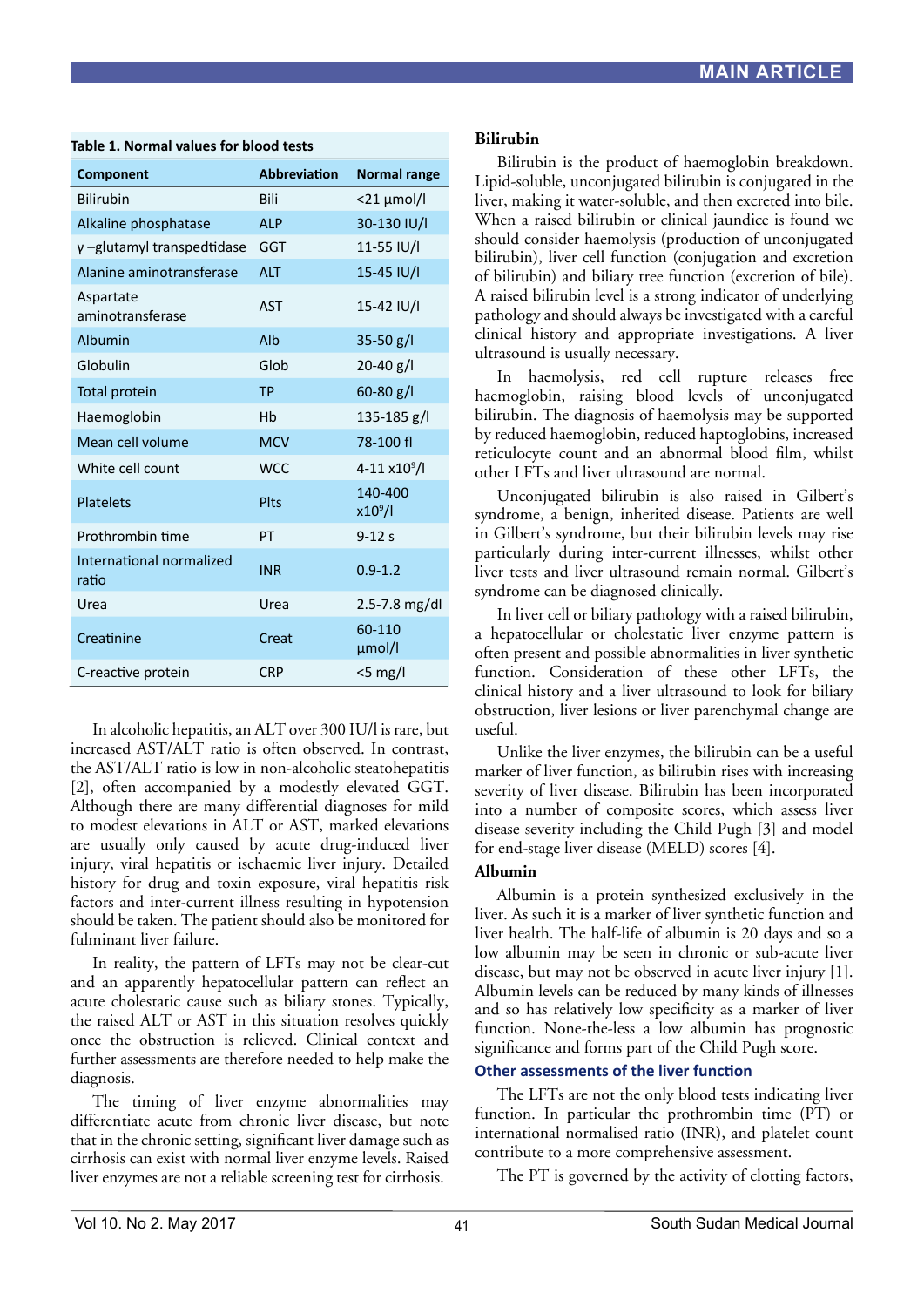### **Table 2. Chronic liver disease screen**

| <b>Etiology</b>                                     | Investigation              |
|-----------------------------------------------------|----------------------------|
| Biliary obstruction, tumours<br>and frank cirrhosis | <b>Abdominal US</b>        |
| Viral hepatitis                                     | Hepatitis B and C serology |
| Autoimmune hepatitis                                | Liver autoimmune profile   |
| <b>Haemochromatosis</b>                             | Ferritin                   |
| Hepatocellular carcinoma                            | $\alpha$ -fetoprotein      |
| Wilson's disease                                    | Caeruloplasmin             |
| $\alpha$ 1- antitrypsin deficiency                  | $\alpha$ 1 - antitrypsin   |

which are produced by the liver and have a half-life of about one day [1]. The production of these clotting factors is dependent on adequate vitamin K and so clotting may also be prolonged by vitamin K deficiency. In the absence of vitamin K deficiency or anticoagulants (e.g. warfarin), PT is a good marker of liver function in both acute and chronic settings. The international normalized ratio (INR) also reflects clotting and liver synthetic function in the same way and unlike PT, is standardised across laboratories. Liver function must be quite severely impaired to affect PT or INR and so mild liver disease or a state of compensated cirrhosis will likely have normal values. The PT and INR form part of the Child Pugh and MELD scores, respectively.

Importantly, the liver makes both clotting and fibrinolytic products and so it should not be assumed that a raised PT indicates a hypocoagulable state in the context of liver disease.

Cirrhosis can cause increased pressure in the portal vein that carries blood from the gut and the spleen to the liver. This is called portal hypertension. When this develops, the spleen becomes engorged with blood and consumes platelets. A low platelet count is a marker of portal hypertension [5] and may be the first indicator of chronic liver disease. Portal hypertension causes many of the complications of chronic liver disease such as variceal bleeds, ascites and hepatic encephalopathy and so the finding of a low platelet count in this context is a poor prognostic sign.

# **The underlying etiology**

Despite meticulous interpretation of the LFTs, the underlying cause of liver disease may still not be apparent. When presented with a patient with liver test abnormalities or a clinical suspicion of chronic liver disease, it is often necessary to perform a liver screen. Detailed discussion of the liver screen is beyond the context of this article, but is summarised in Table 2. The liver screen does not contain specific tests for alcohol-related liver disease, non-alcoholic fatty liver disease (NAFLD) or drug-induced liver injury

amongst others, so careful history and assessment of liver disease risk factors are still vital.

In the acute setting, hepatitis A, hepatitis E, Epstein-Barr virus, cytomegalovirus, human immunodeficiency virus and stool examination for schistosomiasis ova may also be considered.

# **Simple non-invasive scores of liver fibrosis**

Although the simple presence of raised liver enzyme levels is not a reliable way of diagnosing cirrhosis, liver function blood tests can be used in combination to predict the presence of liver fibrosis. Detailed description and discussion of these scores is beyond the scope of this article, but commonly used scores include the AST/ALT ratio [6], AST to platelet ratio index (APRI) [7], fibrosis 4 (FIB-4) [8] and NAFLD fibrosis risk score [9]. The World Health Organisation recommends the use of APRI or FIB-4 scores for the assessment of chronic hepatitis C related liver fibrosis to aid decision-making on hepatitis C treatment allocation [10].

# **Summary**

Deranged LFTs are a common problem and their interpretation is complicated by the production of liver enzymes from multiple organs and the lack of specificity for markers of liver function. Therefore it is important to interpret liver tests within the clinical context. Raised ALP reflects biliary tree injury and cholestasis, whereas raised AST and ALT levels usually reflect hepatocyte injury. Raised bilirubin and low albumin are the LFT components that can reflect impaired liver function, whilst raised PT or INR also provide a marker of liver synthetic function. A low platelet count may be seen in cirrhosis and signify the onset of portal hypertension.

# *References*

- 1. Giannini EG, Testa R, Savarino V. Liver enzyme alteration: a guide for clinicians, *CMAJ* 2005; 172(3):367-79.
- 2. Sorbi D, Boynton J, Lindor KD, The ratio of aspartate aminotransferase to alanine aminotransferase: potential value in differentiating nonalcoholic steatohepatitis from alcoholic liver disease, *Am J Gastroenterol* 1999; 94(4):1018-22.
- 3. Pugh RN, Murray-Lyon IM, Dawson JL, Pietroni MC, Williams R. Transection of the oesophagus for bleeding oesophageal varices, *Br J Surg* 1973; 60(8):646-9.
- 4. Kamath PS, Wiesner RH, Malinchoc M, Kremers W, etal. A model to predict survival in patients with endstage liver disease, *Hepatology* 2001; 33(2): 464-70.
- 5. de Franchis R, Baveno VIF Expanding consensus in portal hypertension: Report of the Baveno VI Consensus Workshop: Stratifying risk and individualizing care for portal hypertension, *J Hepatol* 2015; 63(3):743-52.
- 6. Williams AL, Hoofnagle JH. Ratio of serum aspartate